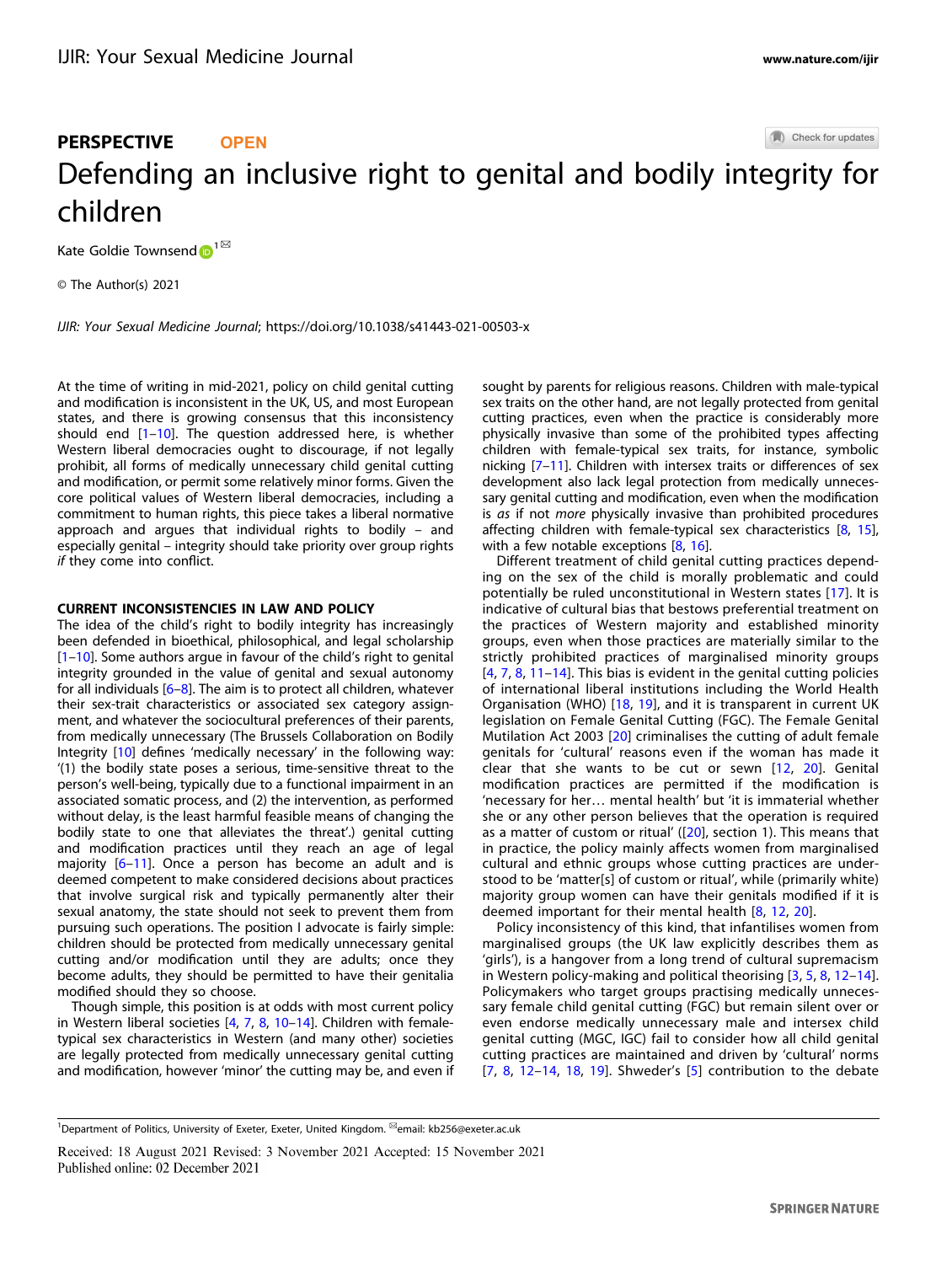$\overline{2}$ 

about genital cutting is very important here; he challenged Western critics of FGC to 'take a hard second look' at the practice and to be slow to judge the people and groups for whom it remains important. It is an invitation to evaluate the cultural practices and inherent biases of one's own sociocultural context and heritage that many scholars pursuing policy parity on child genital cutting and modification have taken seriously [\[4](#page-3-0), [5\]](#page-3-0). Most scholars working on the ethico-legal status of child genital cutting in Western societies have come to agree on one thing: policy inconsistency such as strict prohibition of so-called 'cultural' FGC alongside legal permission of multiple forms of medically unnecessary MGC and IGC cannot be reconciled with a principle of policy parity for diverse groups, nor defended if equal children's rights to bodily integrity are taken seriously. What remains to be agreed upon, however, is what Western states ought to do about their inconsistent policies.

#### PURSUING POLICY PARITY

One way to ensure policy parity regarding child genital cutting would be to permit some forms of FGC that are currently illegal. Advocates of tolerance for what they regard as 'minimal' forms of child genital cutting (such as, nicking, pricking, or partial removal of the clitoral prepuce or hood, and/or cutting or excision of portions of the labia) argue as follows: parents are permitted to authorise medically unnecessary intersex child genital modification and male child prepuce removal (partial or total) in Western societies whatever their justification – and on the condition that all of the child's parents agree in some societies, for instance in the UK [\[9\]](#page-3-0). As such, justice requires that parents also be permitted to authorise medically unnecessary FGC for their daughters, as practised, for example, within various Muslim communities [\[21\]](#page-3-0), so long as the cutting is no more harmful than whatever is permitted for male children.

Defenders of this position characterise it as a 'harm reduction' approach, the idea being that permitting these relatively minor forms would dissuade community members from continuing more intrusive forms of FGC that carry a greater risk of resulting in lasting complications ([\[2\]](#page-3-0): p. 290). This position takes seriously the fact that some forms of FGC are more materially harmful than others, and that grouping all non-Western types under the provocative and demonising title 'Female Genital Mutilation', as is standard in Western law and policy, obscures these material differences [\[7,](#page-3-0) [8](#page-3-0), [18](#page-3-0)–[20](#page-3-0)]. In recent work, Duivenbode and Padela consider the question from a Muslim religious perspective, arguing that rather than 'decoupling' FGC from Islam, as is common for opponents of the practice, it would be beneficial to take guidance from Islamic ethical teachings that favour harm reduction [[2](#page-3-0)]. The authors argue that, despite protestations to the contrary, there is a meaningful historico-religious association between Islam and FGC in many communities that should be acknowledged, rather than avoided, by people engaged in the debate ([[2](#page-3-0)]: p. 290).

Presenting child FGC in this way may well be successful for its advocates. The argument that child MGC should be permitted has been most effective in real-world contexts when framed as a matter of religious freedom [\[8,](#page-3-0) [22](#page-3-0)–[24\]](#page-3-0). For instance, in Germany, the decision to permit infant MGC for religious purposes was made on the basis that prohibiting it would be a violation of parents' religious freedom [[24\]](#page-3-0). Similarly, Iceland recently shied away from enforcing a ban on MGC after criticisms that it would violate the religious freedom of some practising groups [\[23](#page-3-0)]. The question of religious freedom is among the most difficult areas to tread politically speaking, and so 'recoupling' FGC with Islam is a potentially powerful way to argue that some forms should be permitted. However, the argument is unconvincing for several reasons.

First, the idea that male child prepuce removal is 'harmless' is highly controversial [\[1,](#page-2-0) [4,](#page-3-0) [7](#page-3-0)-[9](#page-3-0), [25](#page-3-0), [26](#page-3-0)]. The suggestion that the practice should be used as a default standard for what is acceptable when considering harm-reduction approaches to FGC does not go unchallenged. Many authors have raised concern about the moral and legal status of male genital cutting practices, emphasising the material and psychological harms that they entail  $[1, 4, 7-9, 25, 26]$  $[1, 4, 7-9, 25, 26]$  $[1, 4, 7-9, 25, 26]$  $[1, 4, 7-9, 25, 26]$  $[1, 4, 7-9, 25, 26]$  $[1, 4, 7-9, 25, 26]$  $[1, 4, 7-9, 25, 26]$  $[1, 4, 7-9, 25, 26]$  $[1, 4, 7-9, 25, 26]$  $[1, 4, 7-9, 25, 26]$  $[1, 4, 7-9, 25, 26]$  $[1, 4, 7-9, 25, 26]$ . The view that penile prepuce removal is harmless assumes that the prepuce itself has no value, meaning that the only real harm at stake in its removal is the risk of surgical complications. But it is not standard to take this approach to other functional body tissues which are attributed their own value. The value given other body tissue means, for instance, that even when surgery is medically necessary, there is a moral and legal imperative to make every effort to preserve healthy tissue [[27](#page-3-0)]. Many men whose genitals were cut as children, teens, or infants express extreme discontent at having their sexual anatomy altered before they were able to make the decision for themselves [[25](#page-3-0)–[28\]](#page-3-0). This does not mean, of course, that every person whose genitals were cut or modified in childhood experiences the same negative consequences, but it does cast serous doubt on the assertion that the harms of prepuce removal are minimal.

Second, from a practical point of view the argument has limited applicability to real-world cases because a great many justifications given for continuing child genital cutting practices simply are not religious. Routine secular child MGC in the US, for instance, is practised for various reasons, from parental aesthetic preferences to the medically controversial belief that prepuce removal promotes genital health or hygiene [\[1,](#page-2-0) [7](#page-3-0), [8](#page-3-0), [22](#page-3-0), [24\]](#page-3-0). Intersex child genital modification is defended on the assumption that children have a psychosocial need for their genitals to fit a physical sex binary [\[8,](#page-3-0) [15,](#page-3-0) [16,](#page-3-0) [22\]](#page-3-0). Duivenbode argues that the blanket prohibition of medically unnecessary child genital cutting would further disadvantage marginalised minority religious groups [[29](#page-3-0)], but importantly, religion is seldom the only justification cited to defend child genital cutting practices and is often not cited at all [[30\]](#page-3-0). If child genital cutting and modification practices were prohibited out of respect for all children's right to genital integrity whatever their sex characteristics, then not only religious groups would be affected. Parents and medics within dominant and marginalised groups in Western states would have their value preferences limited by prohibiting all child genital cutting and modification.

Finally, the underlying claim that collective rights to engage in other-affecting religious practices should take priority over the individual's right to bodily integrity is hard to reconcile with the liberal commitments of Western states. While liberal thought and policy are increasingly open to group differentiated rights within culturally diverse societies, the individual remains normatively prior to the collective when the group's freedom would upset the rights most prized by liberals; and bodily integrity is key for liberals of all stripes [[1](#page-2-0), [7](#page-3-0)–[10](#page-3-0)]. Duivenbode argues that female and male child prepuce removal should be permitted in liberal democracies within an account of value pluralism whereby groups should be free to practise traditions that cohere with their internal value structures. Duivenbode is right to stress the importance of respect for all groups within democratic political societies, but for value pluralism to remain morally compatible with core liberal principles, there must be limits to what is permitted when it comes to otheraffecting actions. Many children in democratic (and non-democratic) societies who are raised within religious value systems grow up to reject certain aspects of those systems and may seek to leave the group [[31\]](#page-3-0). According to Möller, religious freedom properly understood, ought to include the possibility for those raised within a religious household to 'distance' themselves from that religion ([\[32](#page-3-0)]: p. 470). This 'freedom restraint' on what parents may legitimately do to their children: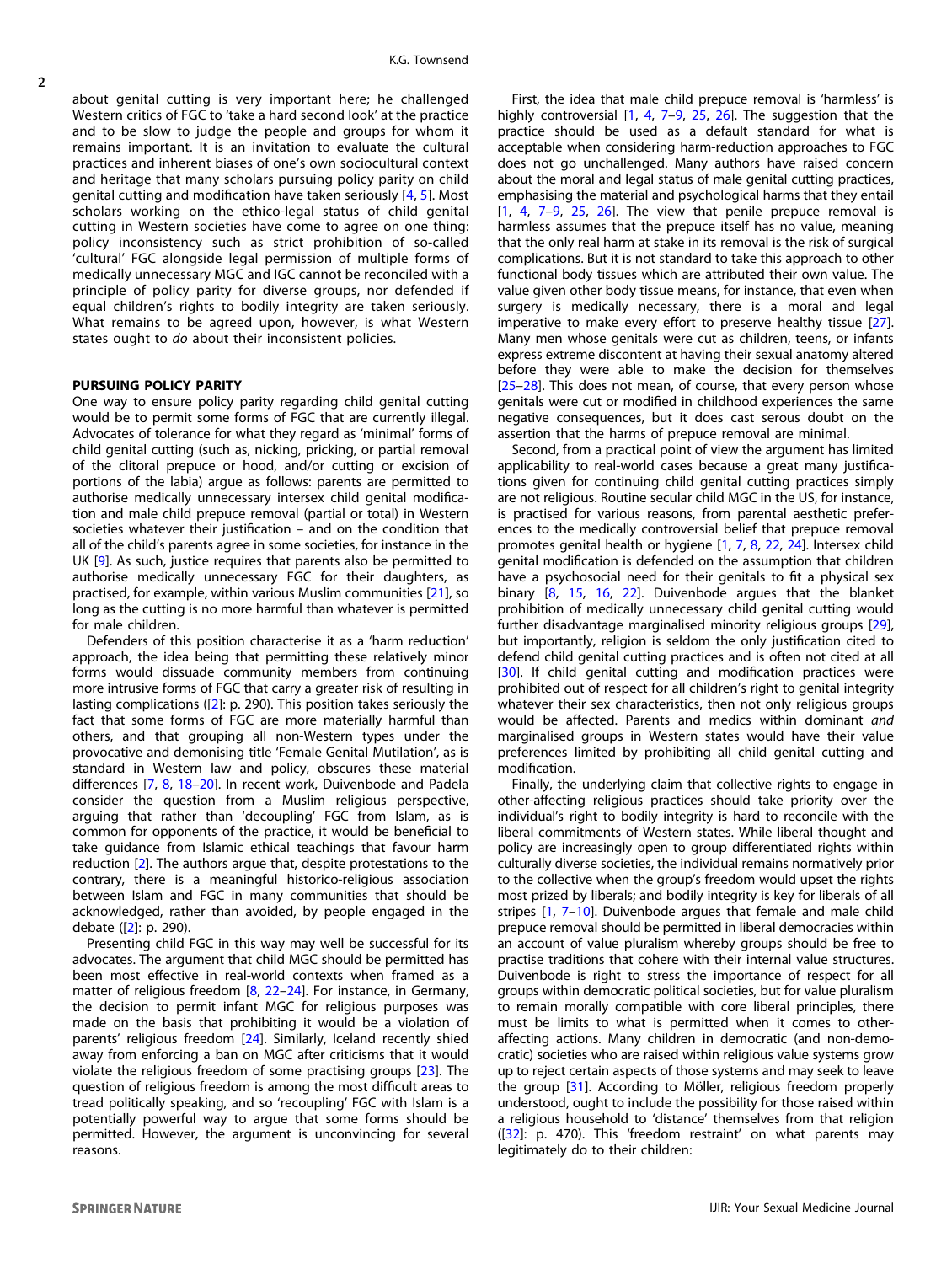<span id="page-2-0"></span>'prohibits irreversible religiously or culturally motivated changes to the child's body: precisely by virtue of being irreversible, such changes make it impossible for the child to ever to [dissociate] from them and to live … life free from a religiously or culturally imposed physical mark'. ([[32\]](#page-3-0): p. 470)

Möller's argument here is that the physical mark means that the child will be permanently included in the group even if they come to reject its values and practices. It goes without saying that the child could still reject many of their parents' religious teachings upon becoming an adult, and maybe endorse different religious teachings or become an atheist [[32\]](#page-3-0). But, Möller points out, the physical mark would remain, and they may feel that their genital and bodily integrity had been unjustifiably violated before they could autonomously endorse or reject the associated values and practices [[32\]](#page-3-0).

Priority rules are necessary within value plural political societies to avoid slipping into a political space that permits people to do anything to anybody on the grounds that the action is important for their collective conception of the good life. When it comes to liberal societies, the individual's right to bodily integrity must be prior to the group's collective identity. Children's rights to bodily and genital integrity function as liberty-limiting principles if they come into conflict with parental preferences that would violate those rights. The role of liberty-limiting principles in value plural liberal societies is to emphasise the limits of moral relativism, and to stress priority rules that constrain the practices of all groups – majority, minority, dominant, and marginalised.

## THE RIGHT TO BODILY, INCLUDING GENITAL, INTEGRITY

The idea that people have a right to bodily integrity is common-place and 'now universally accepted' ([\[33](#page-3-0)]: p. 569). It is enshrined in human rights law representing political and institutional commitments to respecting people's bodies as sites of their 'personal freedom' [\[7](#page-3-0)–[9\]](#page-3-0). The right consolidates, politically, a moral commitment to respecting the body as the point at which the moral person encounters the empirical world. The moral and political significance of the individual right to bodily and genital integrity concerns the profoundly personal value that bodies and genitals have for individuals' flourishing and experience throughout life. Our (By 'our', 'we', and 'us', I mean all embodied people.) bodies are crucial to the most important events of our lives, 'being born, growing up, making love, having children, falling ill and dying' ([[34\]](#page-3-0): p. 1). We use our bodies to express our thoughts and feelings, to engage with the objective world, to hide from the social world. In interfering with my body, you interfere with my subjectivity in the most immediate, direct, and intimate way. Violations of bodily integrity, then, are violations of a most serious kind within a liberal normative framework.

A distinction: bodily integrity is complicated with, but distinct from and irreducible to bodily autonomy [\[8](#page-3-0), [30](#page-3-0), [33](#page-3-0), [34](#page-3-0)]. A commitment to the principle of bodily integrity requires others to respect individuals' bodies, to leave them uncoerced, unpenetrated, and uncut whether or not the individual is autonomous. The normative thrust of a commitment to bodily integrity resides in the value and significance of the body itself as commanding respectful treatment by others – this value and significance is present whether or not the person is autonomous and capable of consenting to interventions into their body. This matters conceptually and with regards to the argument against medically unnecessary child genital cutting, because it means that the right to bodily integrity is not merely about ensuring that the person is able to exercise rational control over their body, and it acknowledges the fact that individuals are seldom in complete control of their bodies. Understanding bodily integrity as distinct from bodily autonomy appeals to and accounts for the normative significance of the body itself as the point at which a person's integrated subjectivity – in all its rational and

A body-oriented approach to understanding the right to bodily integrity attributes to the body a value of its own as a site of 'moral experience' ([[30\]](#page-3-0): p. 188), its moral value is distinct from the person or people who exercise(s) control over it and it 'cannot (entirely) be owned or controlled' ([\[30\]](#page-3-0): p. 183). When it comes to the child, the right to bodily integrity has the character of protecting their interest in having an intact body, so long as there is not a medical need to interfere with the body, and carries with it a duty in others to respect their bodies as the physical boundary of their integrated subjectivity, and importantly, it emphasises the idea that the individual's body cannot and should not be owned or controlled by others.

Dekkers et al. [\[30\]](#page-3-0) identify a paradox in the moral outlook of religious groups that are committed to the concept of bodily integrity, but practise child genital cutting for religious purposes. The authors found that there are different views of bodily integrity, some of which contain the idea that child genital cutting is permissible because it is thought of as contributing to male children's bodily integrity: without it, their bodies are viewed as imperfect. In their analysis of different perspectives on MGC and FGC of minors amongst people from Muslim and Jewish communities, they observe that while many of the people they interviewed did not consider bodily integrity to be violated by MGC, they invariably considered FGC to be a violation of bodily integrity ([\[30](#page-3-0)]: p. 188). The interviewees also reported a feeling of unease and discomfort when witnessing MGC, despite the fact that in their view 'it definitely needs to be done' (p. 188). Dekkers et al. claim that:

'[t]his fact underscores that, although they rationally do not speak in terms of bodily integrity or of a violation of the human body, they intuitively express feelings of ambivalence and hesitation that can be explained in terms of respect for the integrity of the body'. ([[30\]](#page-3-0): p. 188)

This sense of unease is attributable to the moral value of the body itself.

Dekkers et al. [[30\]](#page-3-0) acknowledge the difficulty in capturing the moral significance of bodily integrity, and gesture towards the fact that the concept is deployed and interpreted in different ways in many real-world contexts. Nonetheless, the following is profoundly important for how the right is conceptualised and deployed: the right to bodily integrity is not reducible to bodily autonomy, that is, a violation of the right to bodily integrity is not only a violation of a person's autonomy. This means that a person who is not autonomous can have their bodily integrity violated. All of this matters here, because it means that the child's rights to bodily and genital integrity are grounded in their interest in having their bodily integrity respected irrespective of whether they would or would not retrospectively endorse any cutting or modification of their genitalia as adults. It may well be the case that some adults who had their genitals cut or modified in childhood would affirm it as something they are content with because it coheres with the wider sociocultural values of their group (majority or minority, dominant or marginalised); but the practice would still be a violation of their bodily and genital integrity and simply cannot be justified by appealing to group rights to religious freedom within a liberal political framework.

## REFERENCES

1. Chambers C. Reasonable disagreement and the neutralist dilemma: abortion and circumcision in Matthew Kramer's Liberalism with Excellence. Am J Jurisprud. 2018;63:9–32.